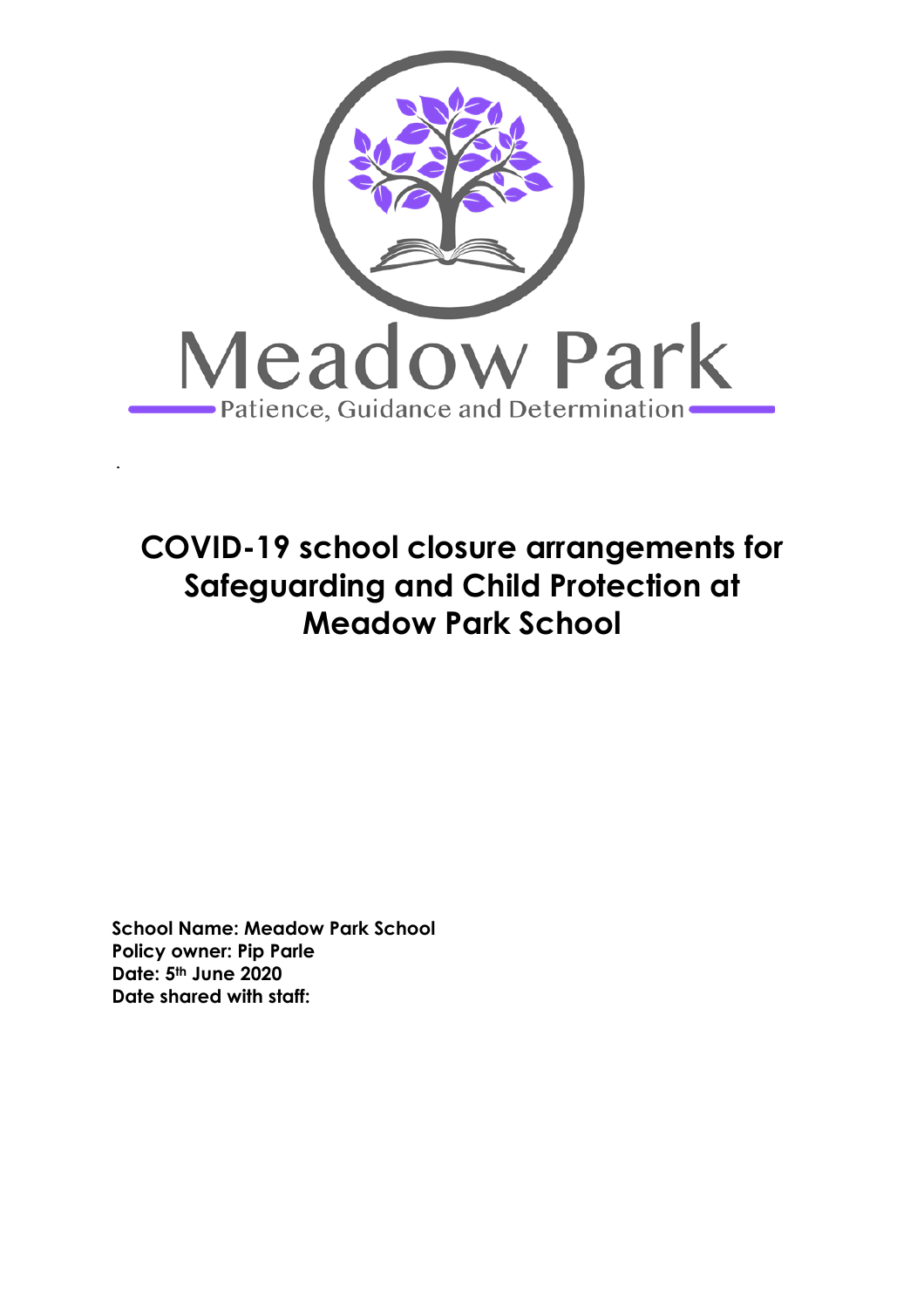# <span id="page-1-0"></span>**1. Context**

From 20th March 2020 parents were asked to keep their children at home, wherever possible, and for schools to remain open only for those children of workers critical to the COVID-19 response - who absolutely need to attend.

Schools and all childcare providers were asked to provide care for a limited number of children - children who are vulnerable, and children whose parents are critical to the COVID-19 response and cannot be safely cared for at home.

This addendum of the Meadow Park School Safeguarding and Child Protection policy contains details of our individual safeguarding arrangements in the following areas:

| 10. Children and online safety away from school and college 8 |  |
|---------------------------------------------------------------|--|
|                                                               |  |
|                                                               |  |
|                                                               |  |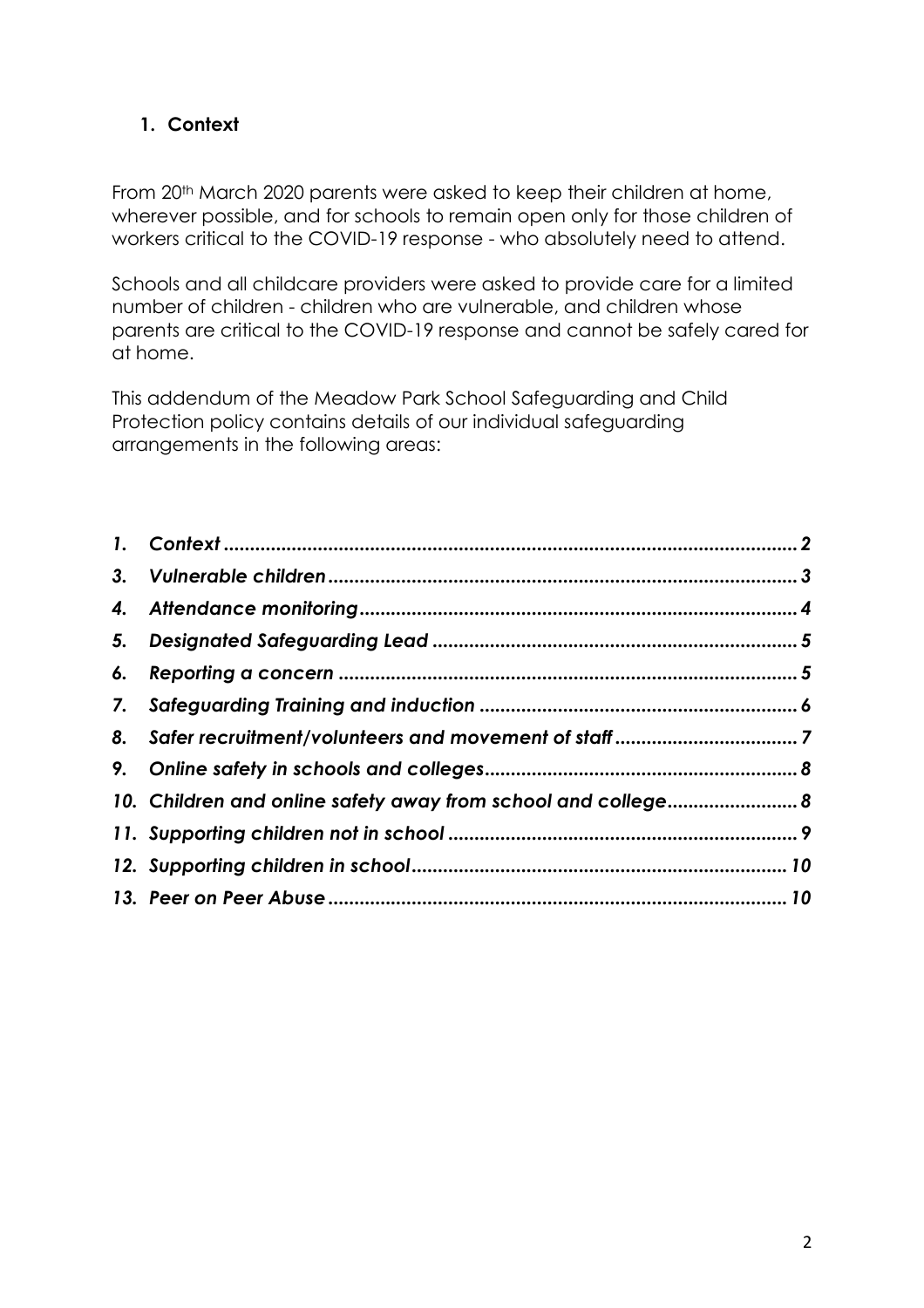# **Key Contacts**

| Role                                           | <b>Name</b>            | Contact<br>number                   | <b>Email</b>                                 |
|------------------------------------------------|------------------------|-------------------------------------|----------------------------------------------|
| Designated<br>Safeguardin<br>g Lead            | Pip Parle              | 0151 477<br>8035<br>07766603<br>484 | pip.parle@meadowparkknowsley.co.uk           |
| Deputy<br>Designated<br>Safeguardin<br>g Leads | Alicia<br>Clarke       | 07795826<br>712                     | alicia.clarke@meadowparkknowsley.co.<br>υk   |
| Headteach<br>er                                | Louise<br>Riley        | 07810054<br>040                     | louise.riley@meadowparkknowsley.co.uk        |
| Chair of<br>Governors                          | Justin<br>Thompso<br>n | 0151 443<br>3397                    | justin.thompson@meadowparkknowsley.<br>co.uk |

#### **Deputy Head-Teacher: Jackie Cleary - 07786747818 Head of Alternative School: Paul Devlin - 07786747819 Senior Leader: Claire Tipton - 07919110032**

#### <span id="page-2-0"></span>**Vulnerable children**

Vulnerable children include those who have a social worker and those children and young people up to the age of 25 with education, health and care (EHC) plans.

Those who have a social worker include children who have a Child Protection Plan and those who are looked after by the Local Authority. A child may also be deemed to be vulnerable if they have been assessed as being in need or otherwise meet the definition in section 17 of the Children Act 1989.

Those with an EHC plan will be risk-assessed in consultation with the Local Authority and parents, to decide whether they need to continue to be offered a school or college place in order to meet their needs, or whether they can safely have their needs met at home. This could include, if necessary, carers, therapists or clinicians visiting the home to provide any essential services. Many children and young people with EHC plans can safely remain at home.

Eligibility for free school meals in and of itself should not be the determining factor in assessing vulnerability.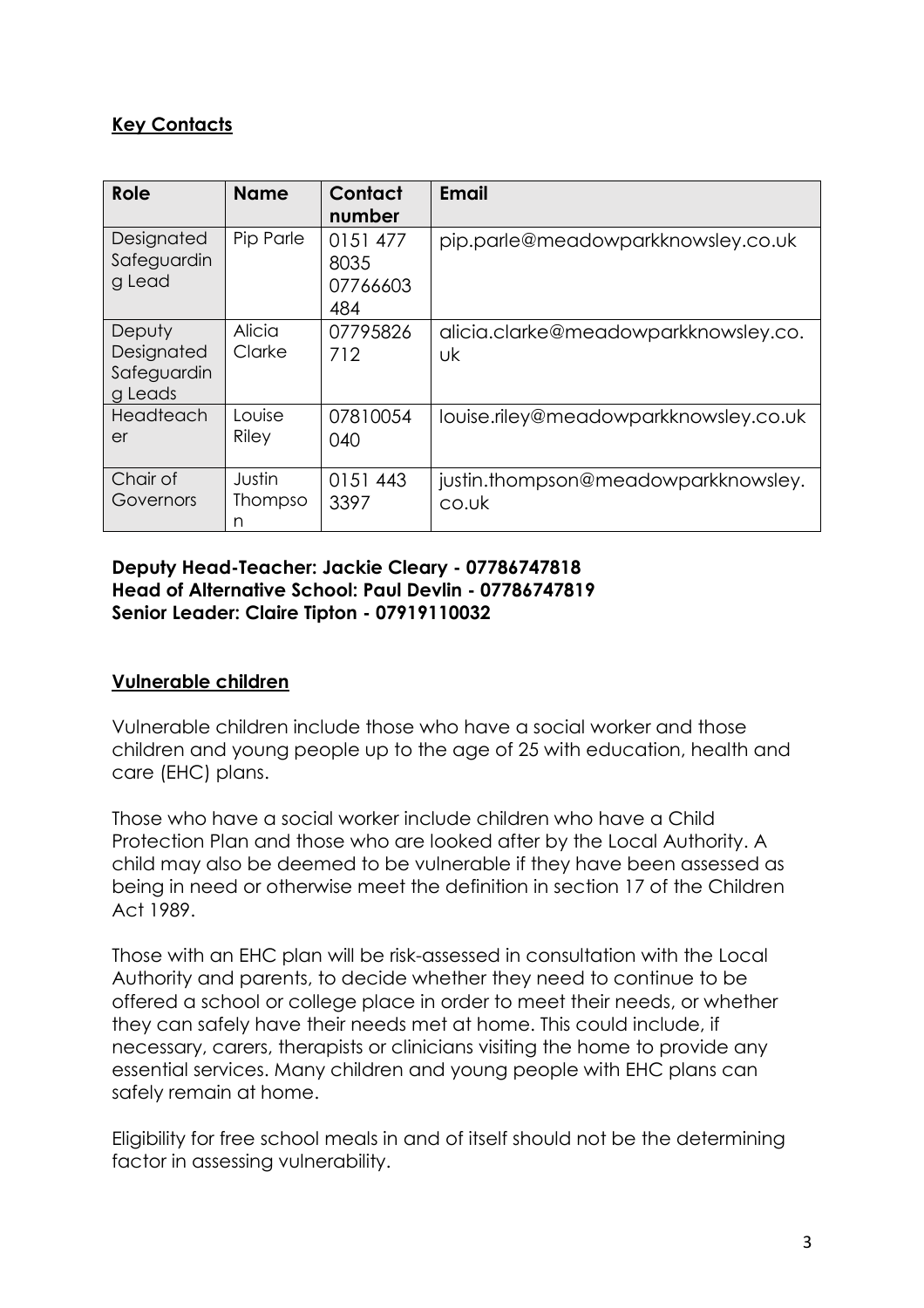Senior leaders, especially the Designated Safeguarding Lead (and deputy) know who our most vulnerable children are. **They have the flexibility to offer a place to those on the edge of receiving Early Help or Children's Social Care support.**

Meadow Park School will continue to work with and support children's social workers to help protect vulnerable children. This includes working with and supporting children's social workers and the local authority virtual school head (VSH) for looked-after and previously looked-after children. The lead person for this will be: John O Brien

There is an expectation that vulnerable children who have a social worker will attend an education setting, so long as they do not have underlying health conditions that put them at increased risk. In circumstances where a parent does not want to bring their child to an education setting, and their child is considered vulnerable, the social worker and Meadow Park will explore the reasons for this directly with the parent.

Where parents are concerned about the risk of the child contracting COVID19, Meadow Park or the social worker will talk through these anxieties with the parent/carer following the advice set out by Public Health England.

Meadow Park will encourage our vulnerable children and young people to attend a school, including remotely if needed.

#### <span id="page-3-0"></span>**Attendance monitoring**

Local authorities and education settings do not need to complete their usual day-to-day attendance processes to follow up on non-attendance.

If Meadow Park has any children in attendance (e.g. because they are vulnerable or their parent(s) / carers are critical workers) we will submit the daily attendance sheet to the DfE by 12 noon [https://www.gov.uk/government/publications/coronavirus-covid-19](https://www.gov.uk/government/publications/coronavirus-covid-19-attendance-recording-for-educational-settings) [attendance-recording-for-educational-settings](https://www.gov.uk/government/publications/coronavirus-covid-19-attendance-recording-for-educational-settings)

If the school has closed, we will complete the return once as requested by the DfE.

Meadow Park and social workers will agree with parents/carers whether children in need should be attending school – Meadow Park will then follow up on any pupil that they were expecting to attend, who does not. Meadow Park will also follow up with any parent or carer who has arranged care for their child(ren) and the child(ren) subsequently do not attend.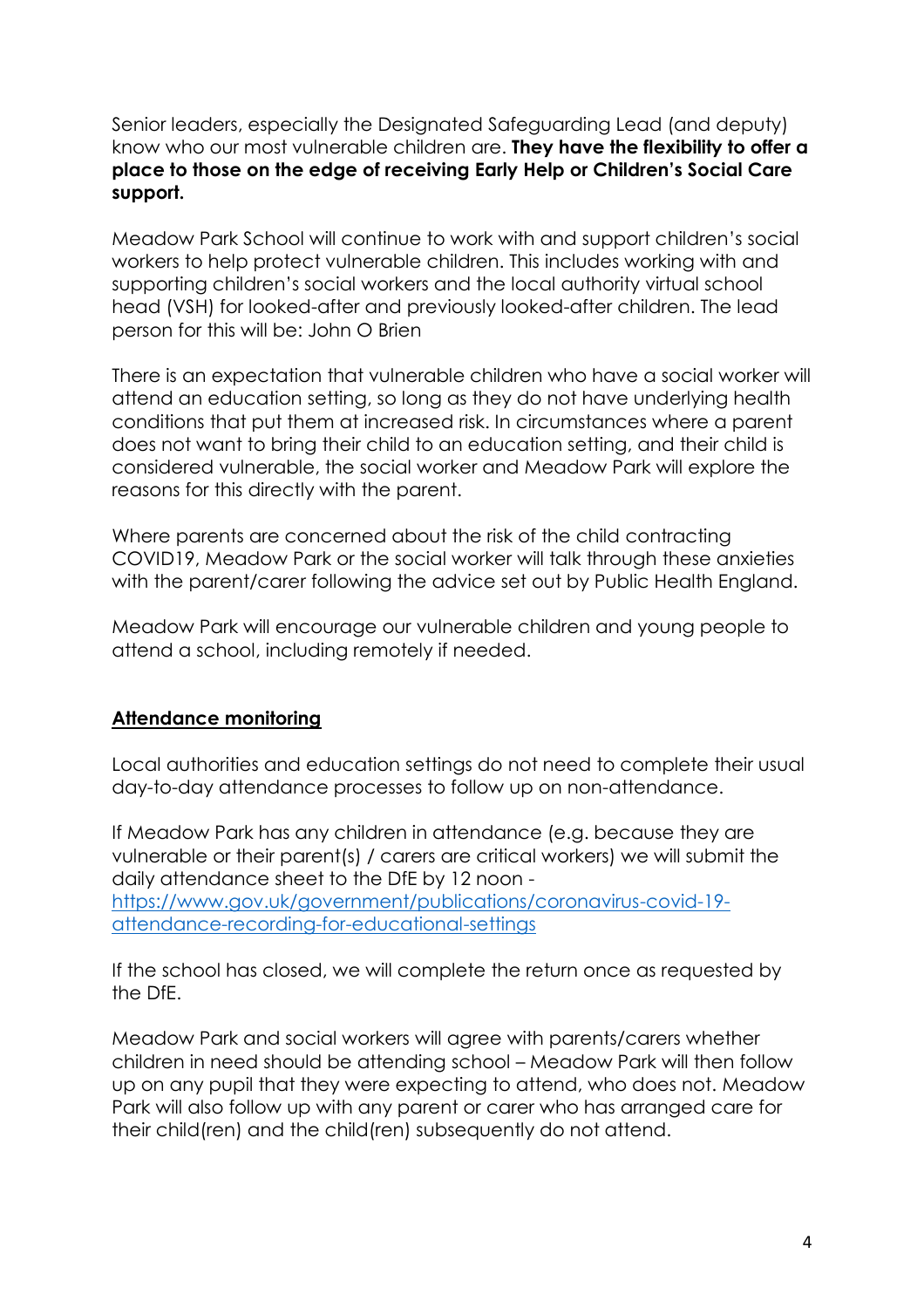To support the above, Meadow Park will, when communicating with parents/carers and carers, confirm emergency contact numbers are correct and ask for any additional emergency contact numbers where they are available.

In all circumstances where a vulnerable child does not take up their place at school, or discontinues, Meadow Park will notify their social worker.

#### <span id="page-4-0"></span>**Designated Safeguarding Lead**

Meadow Park School has a Designated Safeguarding Lead (DSL) and a Deputy DSL.

The Designated Safeguarding Lead is: Pip Parle

The Deputy Designated Safeguarding Lead is: Alicia Clarke

The optimal scenario is to have a trained DSL (or deputy) available on site. Where this is not the case a trained DSL (or deputy) will be available to be contacted via phone or online video - for example when working from home.

Where a trained DSL (or deputy) is not on site, in addition to the above, a senior leader will assume responsibility for co-ordinating safeguarding on site.

This might include updating and managing access to child protection online management system, CPOMS and liaising with the offsite DSL (or deputy) and as required liaising with children's social workers where they require access to children in need and/or to carry out statutory assessments at the school or college.

It is important that all Meadow Park staff and volunteers have access to a trained DSL (or deputy). On each day, the staff on site will be made aware of who that person is and how to contact them.

The DSL (or deputy) will continue to engage with social workers, provide information requested by the MASH, and when required, remotely attend all multi-agency meetings.

## <span id="page-4-1"></span>**Reporting a concern**

Where staff have a concern about a child, they should continue to follow the process outlined in the school Safeguarding Policy, concerns should be raised and discussed with the DSL. Referrals to Children's Social Care should **only** be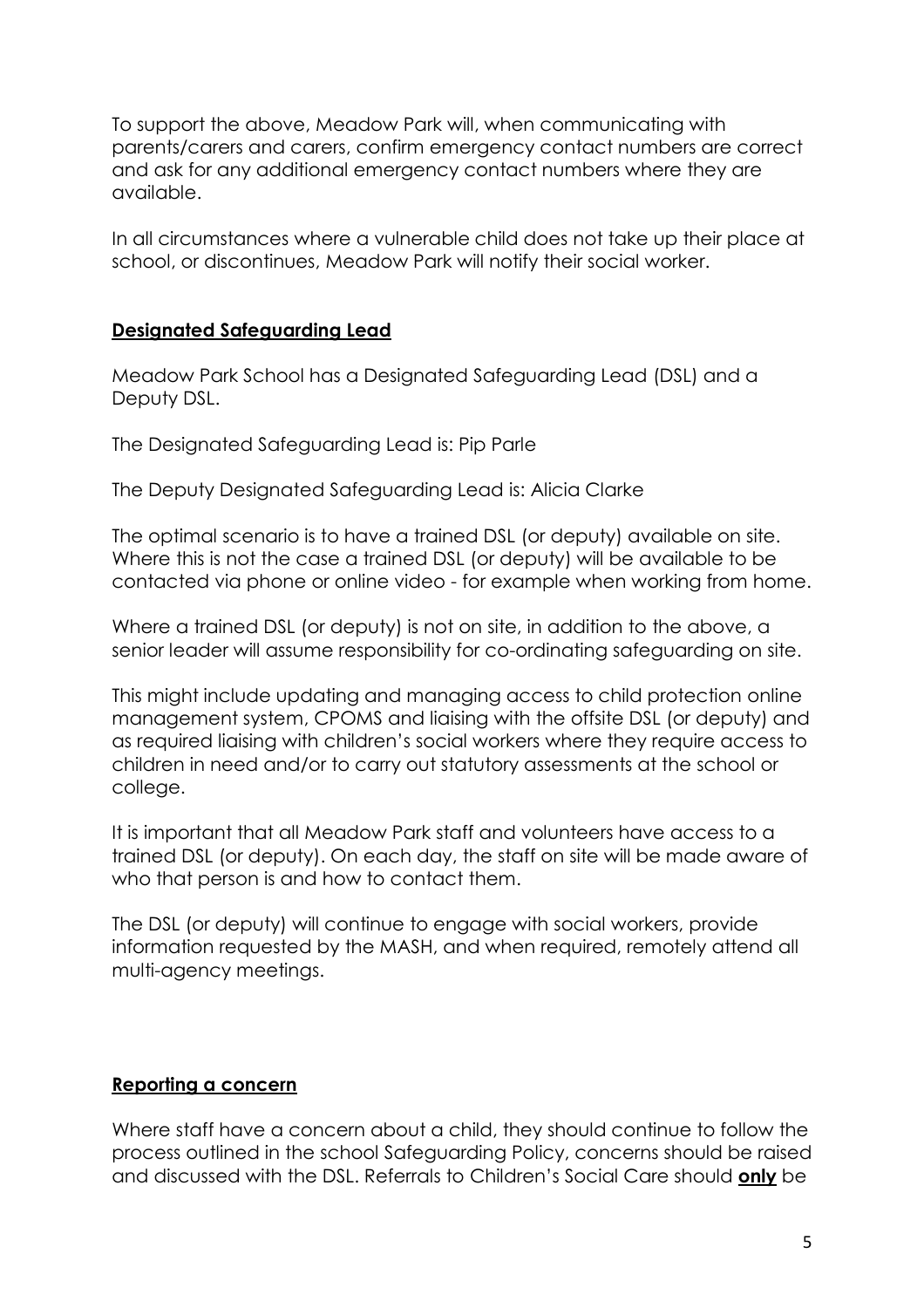made if a child is **in immediate risk of significant harm**. Should further advice and guidance be required they can also contact the Education Safeguarding Officer in the LA.

Staff in school should ensure all concerns, discussions, actions taken and decisions made are accurately recorded as part of their child protection system.

Staff are reminded of the need to report any child protection concern immediately and without delay.

Where staff are concerned about an adult working with children in the school, they should report the concern to the head teacher. If there is a requirement to make a notification to the head teacher whilst away from school, this should be done verbally and followed up with an email to the head teacher.

Concerns around the Head teacher should be directed to the Chair of Governors: Justin Thompson

#### <span id="page-5-0"></span>**Safeguarding Training and Induction**

Face to face DSL training is unlikely to take place whilst there remains a threat of the COVID 19 virus.

For the period COVID-19 measures are in place, a DSL (or deputy) who has been trained will continue to be classed as a trained DSL (or deputy) even if they miss their refresher training.

All existing school staff have had safeguarding training and have read part 1 of Keeping Children Safe in Education (2019). The DSL should communicate with staff any new local arrangements, so they know what to do if they are worried about a child.

Where new staff are recruited, or new volunteers enter Meadow Park, they will continue to be provided with a safeguarding induction.

If staff are deployed from another education or children's workforce setting to our school, we will take into account the DfE supplementary guidance on safeguarding children during the COVID-19 pandemic and will accept portability as long as the current employer confirms in writing that:-

• the individual has been subject to an enhanced DBS and children's barred list check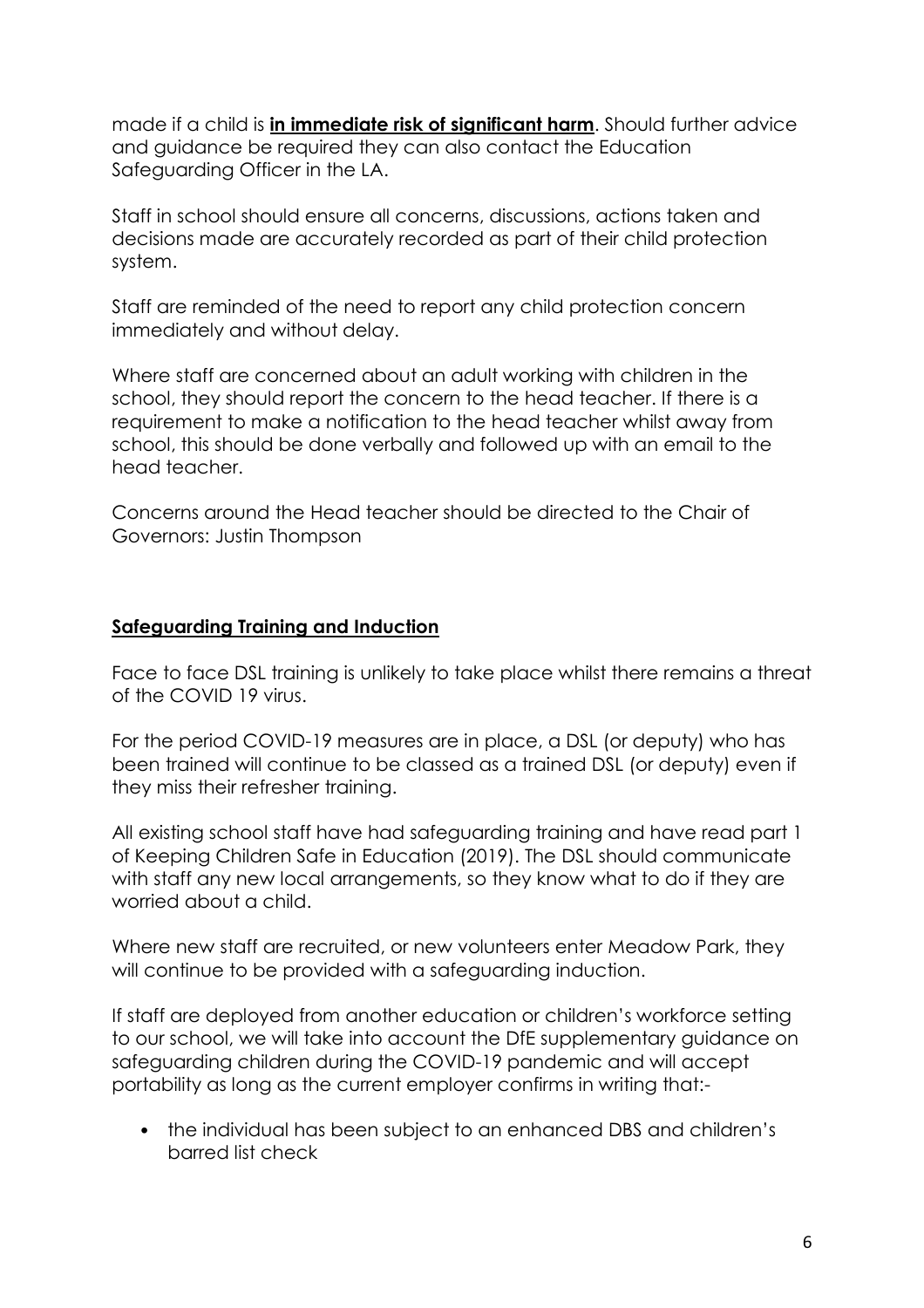- there are no known concerns about the individual's suitability to work with children
- there is no ongoing disciplinary investigation relating to that individual

For movement within the Trust, schools should seek assurance from the Multi-Academy Trust (MAT) HR Manager that the member of staff has received appropriate safeguarding training.

Upon arrival, they will be given a copy of the receiving setting's child protection policy, confirmation of local processes and confirmation of DSL arrangements.

## <span id="page-6-0"></span>**Safer Recruitment/Volunteers and Movement of Staff**

It remains essential that people who are unsuitable are not allowed to enter the children's workforce or gain access to children. When recruiting new staff, Meadow Park will continue to follow the relevant safer recruitment processes for their setting, including, as appropriate, relevant sections in part 3 of Keeping Children Safe in Education (2019) (KCSIE).

In response to COVID-19, the Disclosure and Barring Service (DBS) has made changes to its guidance on standard and enhanced DBS ID checking to minimise the need for face-to-face contact.

If staff are deployed from another education or children's workforce setting to our school, we will take into account the DfE supplementary guidance on safeguarding children during the COVID-19 pandemic and will accept portability as long as the current employer confirms in writing that:-

- the individual has been subject to an enhanced DBS and children's barred list check
- there are no known concerns about the individual's suitability to work with children
- there is no ongoing disciplinary investigation relating to that individual

Where Meadow Park are utilising volunteers, we will continue to follow the checking and risk assessment process as set out in paragraphs 167 to 172 of KCSIE. Under no circumstances will a volunteer who has not been checked be left unsupervised or allowed to work in regulated activity.

Meadow Park will continue to follow the legal duty to refer to the DBS anyone who has harmed or poses a risk of harm to a child or vulnerable adult. Full details can be found at paragraph 163 of KCSIE.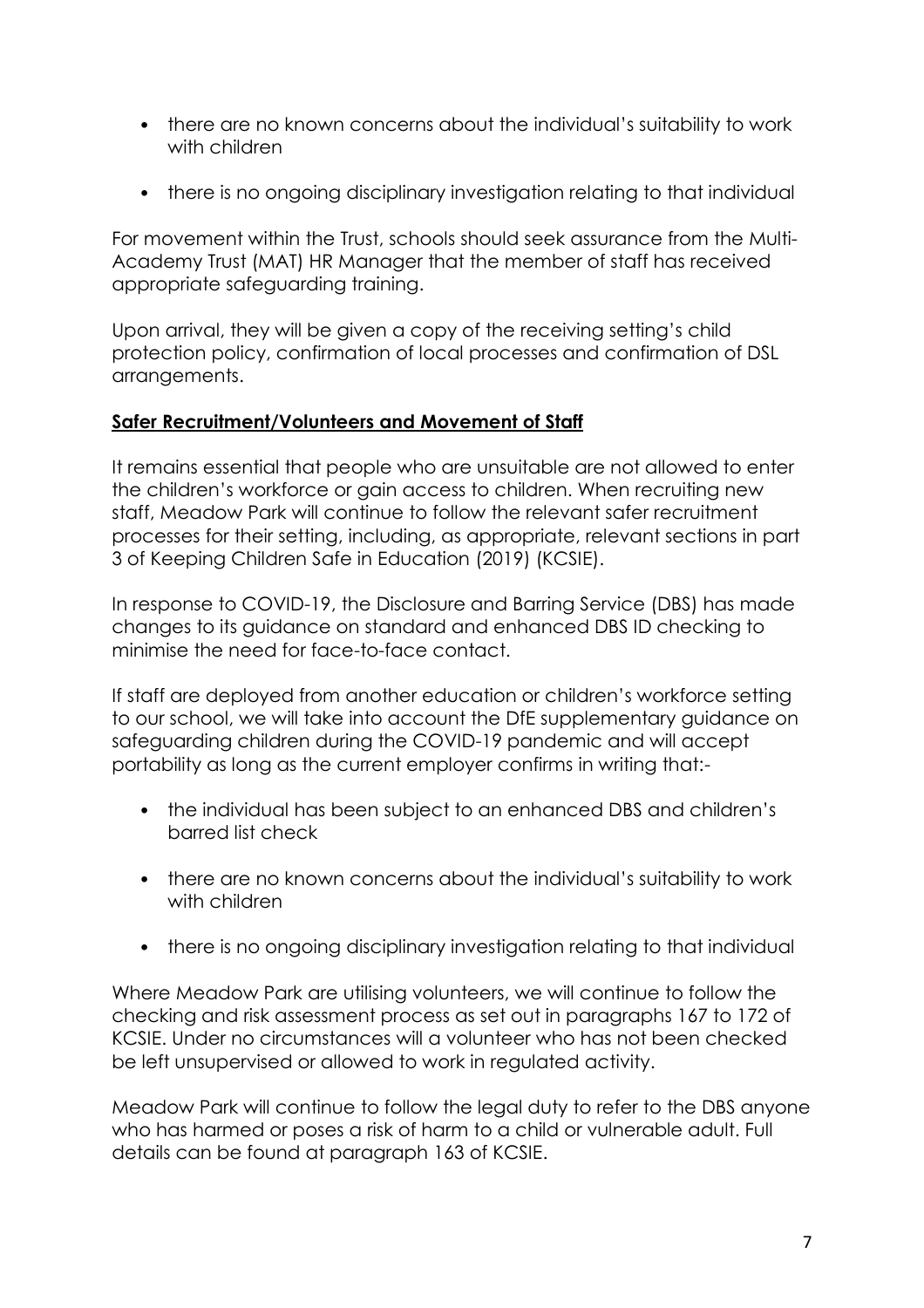Meadow Park will continue to consider and make referrals to the Teaching Regulation Agency (TRA) as per paragraph 166 of KCSIE and the TRA's 'Teacher misconduct advice for making a referral.

During the COVID-19 period all referrals should be made by emailing [Misconduct.Teacher@education.gov.uk](mailto:Misconduct.Teacher@education.gov.uk)

Whilst acknowledging the challenge of the current National emergency, it is essential from a safeguarding perspective that any school is aware, on any given day, which staff/volunteers will be in the school or college, and that appropriate checks have been carried out, especially for anyone engaging in regulated activity. As such, Meadow Park will continue to keep the single central record (SCR) up to date as outlined in paragraphs 148 to 156 in KCSIE.

## <span id="page-7-0"></span>**Online safety in schools and colleges**

Meadow Park will continue to provide a safe environment, including online. This includes the use of an online filtering system.

Where students are using computers in school, appropriate supervision will be in place.

## <span id="page-7-1"></span>**Children and online safety away from school and college**

It is important that all staff who interact with children, including online, continue to look out for signs a child may be at risk. Any such concerns should be dealt with as per the Child Protection Policy and where appropriate referrals should still be made to children's social care and as required, the police.

Online teaching should follow the same principles as set out in the code of conduct.

Meadow Park will ensure any use of online learning tools and systems is in line with privacy and data protection/GDPR requirements.

Below are some things to consider when delivering virtual lessons, especially where webcams are involved:

- No 1:1s, groups only
- Staff and children must wear suitable clothing, as should anyone else in the household.
- Any computers used should be in appropriate areas, for example, not in bedrooms; and the background should be blurred.
- The live class should be recorded so that if any issues were to arise, the video can be reviewed.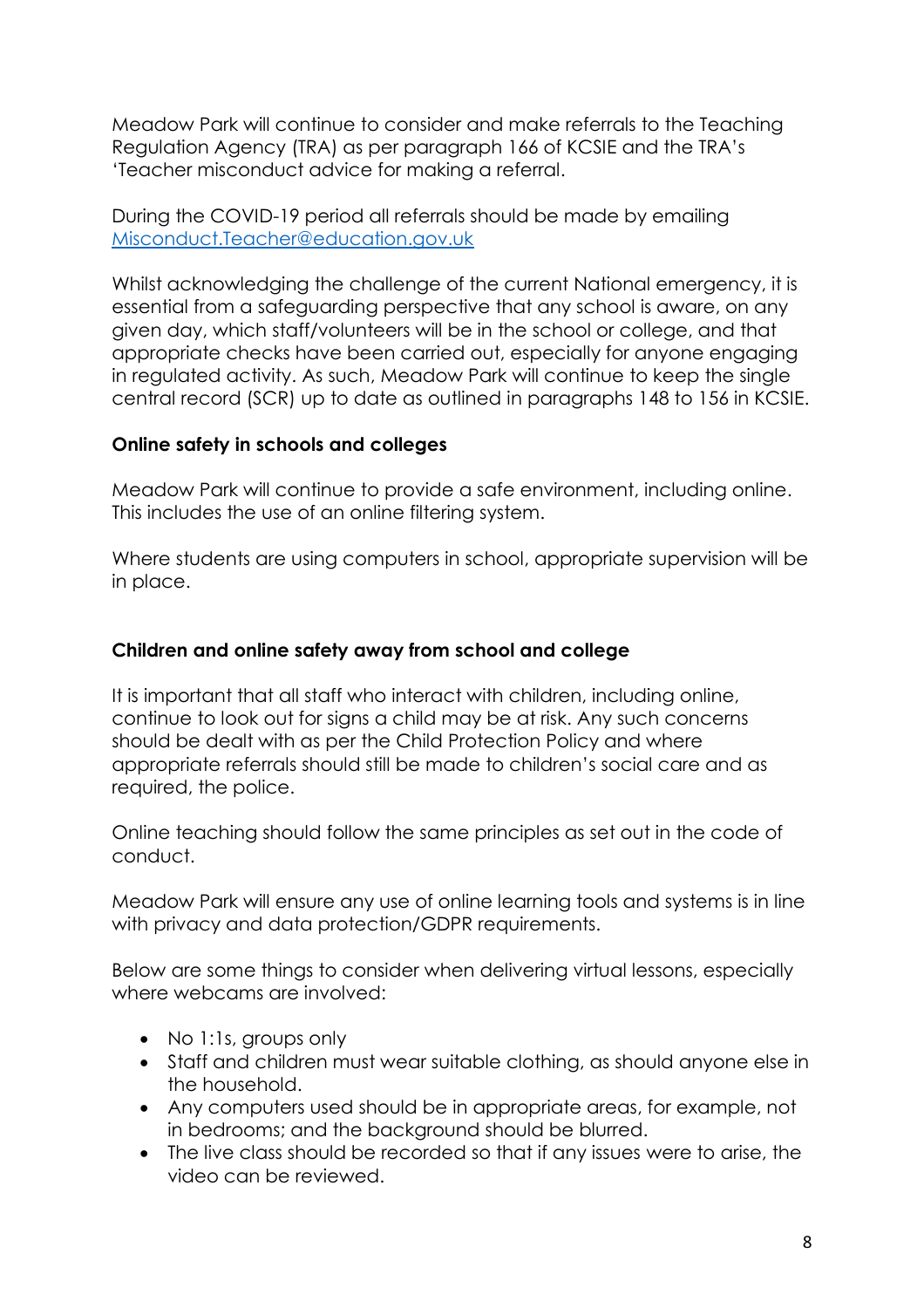- Live classes should be kept to a reasonable length of time, or the streaming may prevent the family 'getting on' with their day.
- Language must be professional and appropriate, including any family members in the background.
- Staff must only use platforms specified by senior managers and approved by our IT network manager / provider to communicate with pupils
- Staff should record, the length, time, date and attendance of any sessions held.

## <span id="page-8-0"></span>**Supporting children not in school**

Meadow Park is committed to ensuring the safety and wellbeing of all its Children and Young people.

Where the DSL has identified a child to be on the edge of social care support, or who would normally receive pastoral-type support in school, they should ensure that a robust communication plan is in place for that child or young person.

Details of this plan must be recorded on CPOMS or the school child protection system, as should a record of contact have made.

The communication plans can include; remote contact and agreed phone contact. Other individualised contact methods should be considered and recorded.

Meadow Park and its DSL will work closely with all stakeholders to maximise the effectiveness of any communication plan. Consideration should be given to ensure schools staff communicate with each other if a family have a sibling in a different school, or with workers from other services such as Early Help, Family First and CSC, in order to avoid duplication of contacts.

This plan should be reviewed regularly (at least once a fortnight) and where concerns arise, the DSL will consider any referrals as appropriate.

The school will share safeguarding messages on its website and social media pages.

Meadow Park recognises that school is a protective factor for children and young people, and the current circumstances, can affect the mental health of pupils and their parents/carers. Teachers at Meadow Park need to be aware of this in setting expectations of pupils' work where they are at home.